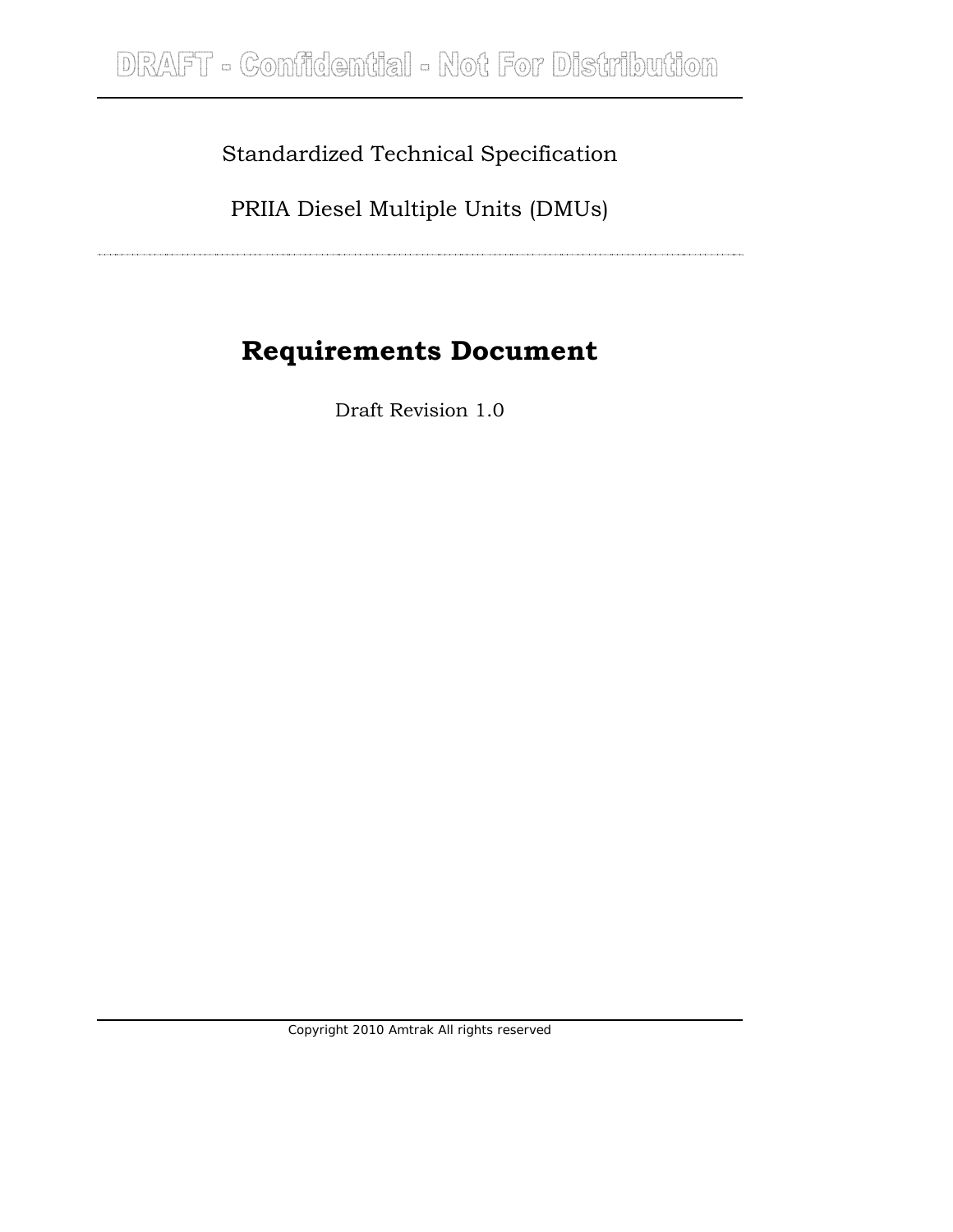# DRAFT - Comfidential - Not For Distribution

#### **Table of Contents**

### **Table of Contents**

| 1.0 |       |            |
|-----|-------|------------|
| 2.0 |       |            |
| 2.1 |       |            |
|     | 2.1.1 |            |
|     | 2.1.2 |            |
|     | 2.2   |            |
|     | 2.2.1 |            |
|     | 2.2.2 |            |
|     | 2.3   |            |
|     | 2.3.1 |            |
|     | 2.3.2 |            |
| 2.4 |       |            |
| 2.5 |       |            |
| 2.6 |       |            |
| 2.7 |       |            |
| 2.8 |       |            |
| 2.9 |       |            |
| 3.0 |       | Propulsion |

Draft Rev. 2.0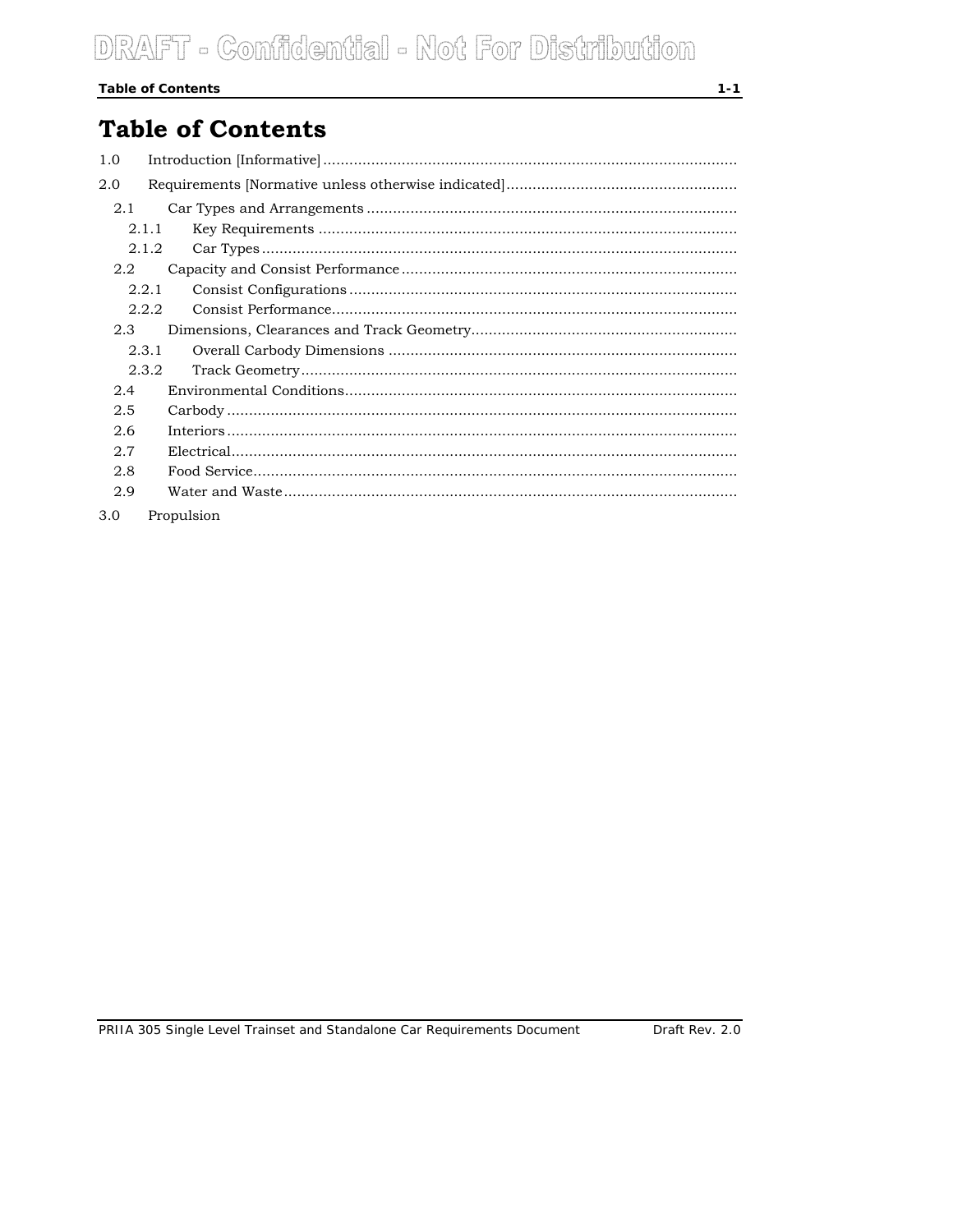*Introduction [Informative] 1-2* 

### **1.0 Introduction [Informative]**

The requirements in this document describe the desired features for DMU rail vehicles. Specific features or functions that are deemed appropriate by the Technical SubGroups shall have priority over these requirements and shall be reflected by specific language in the vehicle specification. Such exceptions must be identified by the Technical SubGroups and are subject to review and approval by Executive Board

The following requirements are derived from the PRIIA 305 mandate.

#### **Technical:**

- 110 mph maximum capability.
- For operation in corridor service (routes up to 600 miles in length).
- Standardization consider areas such as:
	- o vehicle structure for common platform for all vehicle types within the fleet;
	- o component attachments (e.g. truck, seats, tables, HVAC);
	- o components at a fit/form/function/input/output level (e.g. truck, wheels, axles, couplers, cab controls / displays, seats, cab seats, intercar jumpers, intercar gangways, HVAC units, static inverters, batteries, lighting, tables, door systems, etc.);
	- o seek commonality in components between PRIIA vehicle types where appropriate (bi-level, single level, locomotive, etc.).
- New Technology consider areas such as:
	- o Collision Energy Management (energy absorbing coupler, deformable anticlimber, collapsible structural members, trigger levels, interior fixtures (energy absorbing tables), etc.);
	- o Environmentally responsible (energy efficient, low weight, low noise and vibration, consideration of recycled materials / material recyclability, low impact HVAC refrigerant, energy efficient lighting, etc.);
	- o Train data networks (Ethernet, IP address based components, etc.).
- Compliance with all applicable regulations.
- Compliance with Americans With Disabilities Act and relevant regulations.
- Reliability and Maintainability Requirements Cost effective to operate.

#### **Process:**

- Inclusive development to include key stakeholders:
	- o Amtrak
	- o States
	- o FRA
	- o Industry, such as
		- Vehicle Suppliers;
		- Component / System Manufacturers.
- Live specification with change management.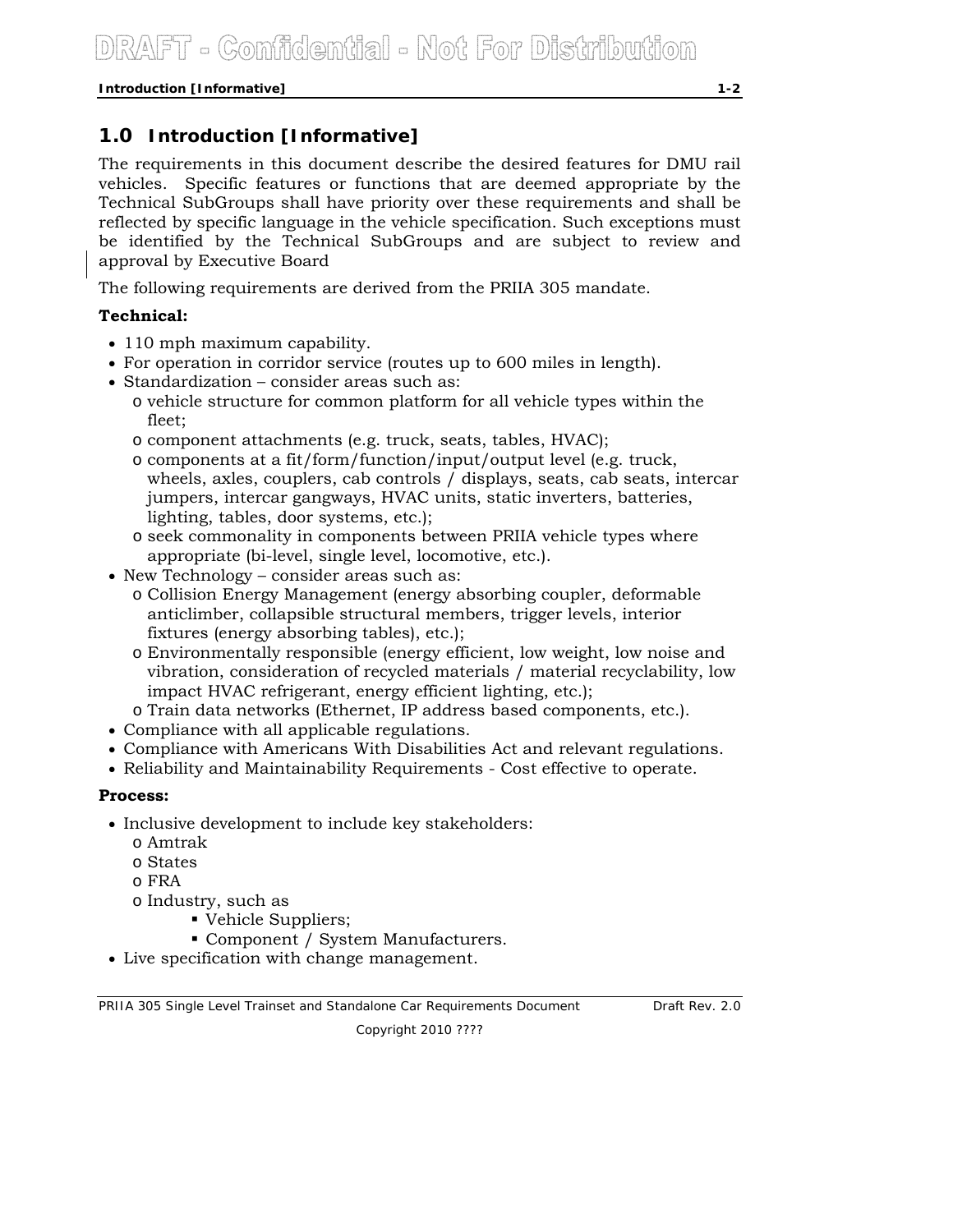## DRAFT - Confidential - Not For Distribution

#### *Introduction [Informative] 1-3*

- Configuration management for vehicle development and specification leading to conformed specification.
- Traceability of such processes to support PRIIA 305 Executive Committee approval.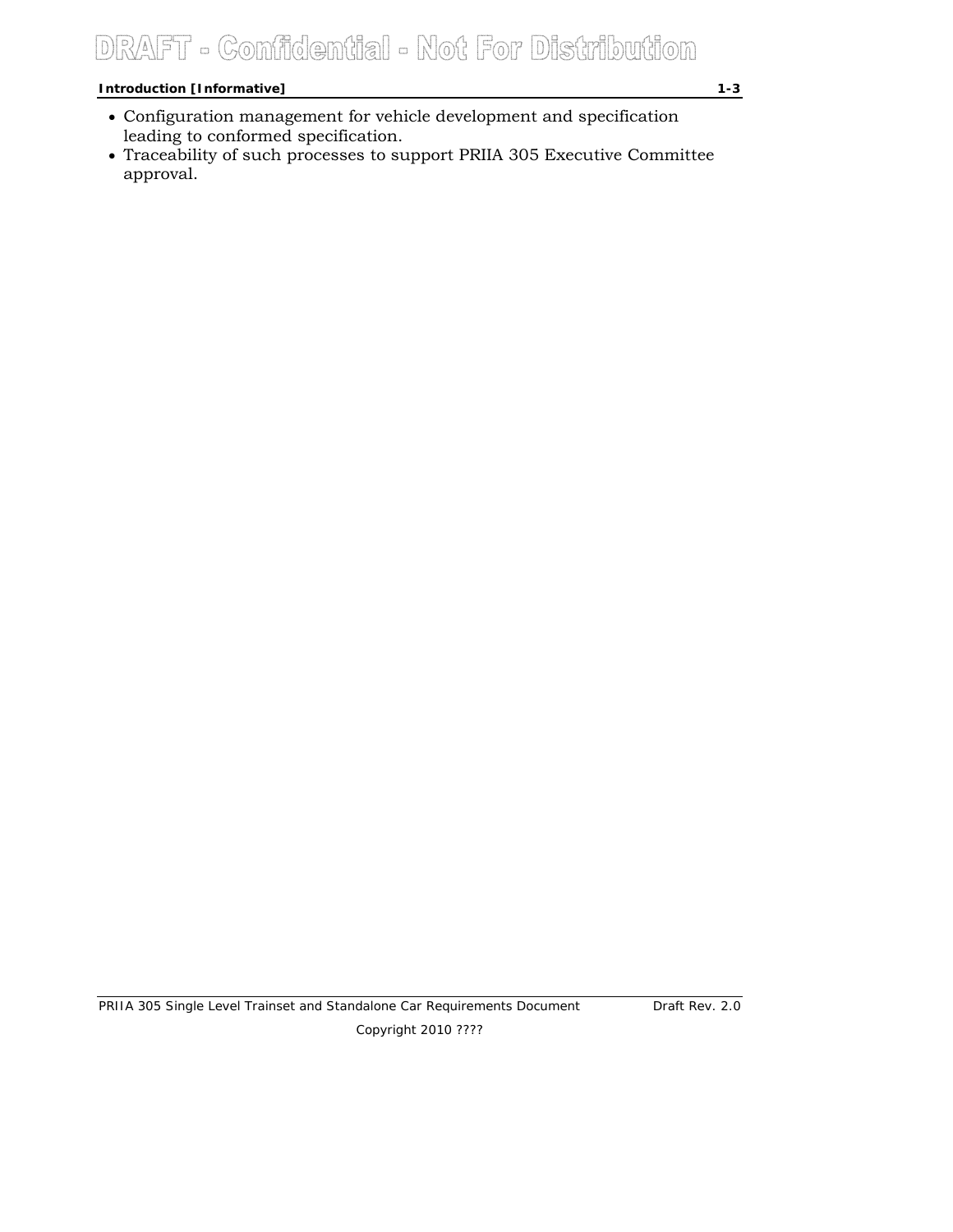*Requirements [Normative unless otherwise indicated] 2-4* 

### **2.0 Requirements [Normative unless otherwise indicated]**

#### **2.1 Car Types and Arrangements**

#### **2.1.1 Key Requirements**

- a. All car types shall be based on a standardized design that facilitates tailoring of interior equipment arrangements and functionality to meet the needs of Amtrak, different state agencies and classes of service.
- b. Car designs shall be modular to the extent practical in order to minimize the amount of additional design required to adapt to the needs of different state agencies and classes of service.
- c. With the possible exception of the propulsion system carbody and attachment points shall be designed to permit any car type defined in this specification to be converted to any other car type defined in this specification without requiring modifications to the carbody.
- d. The DMU vehicles shall be fully compliant with FRA's requirements for structural strength, crashworthiness and testing per 49CFR Part 238, as follows:
	- 1. The DMU vehicles shall meet or exceed 49CFR Part 238 Tier 1 structural requirements and applicable portions of 229 .
	- 2. The carbody and DMU vehicles shall meet or exceed APTA Standard SS-C&S–034-99 for the Design and Construction of Passenger Rolling Stock.
- e. The DMU vehicles shall be designed for a service life of 40 years.
- f. The DMU vehicles shall comply with all applicable ADA requirements.
- g. Platform Boarding
	- 1. Both powered and unpowered cars shall have capability for both high and low platform boarding as defined by the customer.
- h. Standardization
	- 1. DMU vehicle designs shall provide for standardization with other PRIIA passenger rail cars to the maximum extent practical.

#### **2.1.2 Car Types**

DMU vehicles may be powered or unpowered. The following generic car types shall be considered (functionality of interiors may be combined):

- a. Standard Coach
- b. Business Class Coach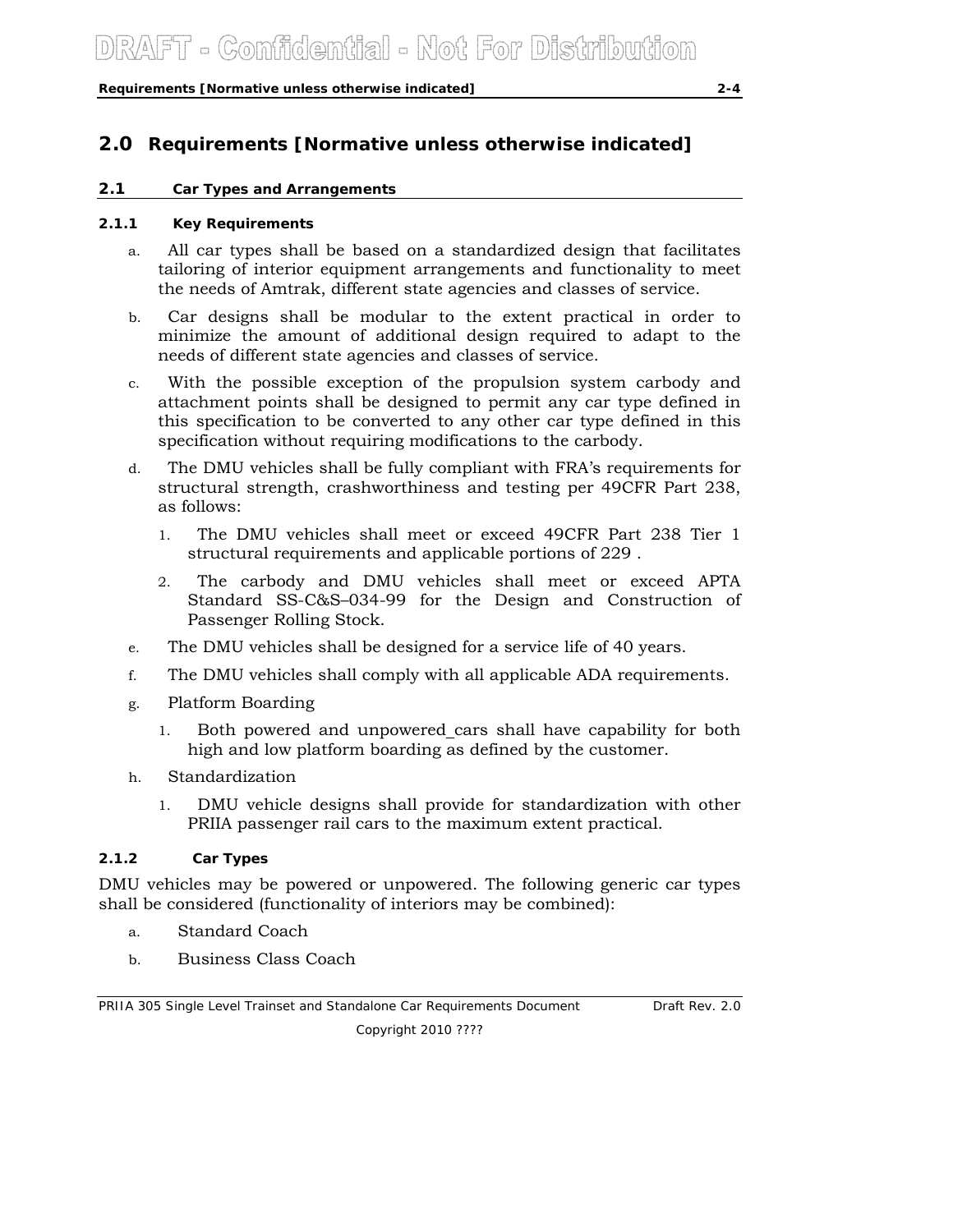*Requirements [Normative unless otherwise indicated] 2-5* 

- d. Cab Control Car
- e. Baggage Car

#### **2.2 Capacity and Consist Performance**

#### **2.2.1 Consist Configurations**

- a. DMU: Normal operation:
	- 1. All trainlined functions for both powered and unpowered DMU vehicles shall operate as specified for designated consist lengths.

#### **2.2.2 Consist Performance**

- a. Maximum speed: 110 mph under existing Tier 1 equipment requirements, bi-directional running.
- b. Duty cycle
	- 1. Normal duty:
		- i. Continuous operation for up to 20 hours and 1200 miles per day.
		- ii. Representative operating profile shall be defined by the purchaser.
- c. Operating range with 10% reserve of all fluids (supply and waste) and supplies:
	- 1. Distance: 600 miles
	- 2. Duration: 20 hours

#### **2.3 Dimensions, Clearances and Track Geometry**

#### **2.3.1 Overall DMU Vehicle Dimensions**

a. DMU vehicles shall fully conform to Amtrak's standard single level clearance diagram (drawing D 05-1335, latest revision)

#### **2.3.2 Track Geometry**

- a. The DMU vehicles shall be designed and tested for revenue operation at all appropriate speeds up to 110 mph, on all classes of track from FRA Class 1 to Class 6.
- b. Track quality shall be assumed to be minimally compliant for each class of track, per FRA regulations and AREMA standards.
- c. Ride quality standards and testing methods shall be as specified in ISO 2631 (most recent version).

#### **2.4 Environmental Conditions**

*PRIIA 305 Single Level Trainset and Standalone Car Requirements Document Draft Rev. 2.0 Copyright 2010 ????*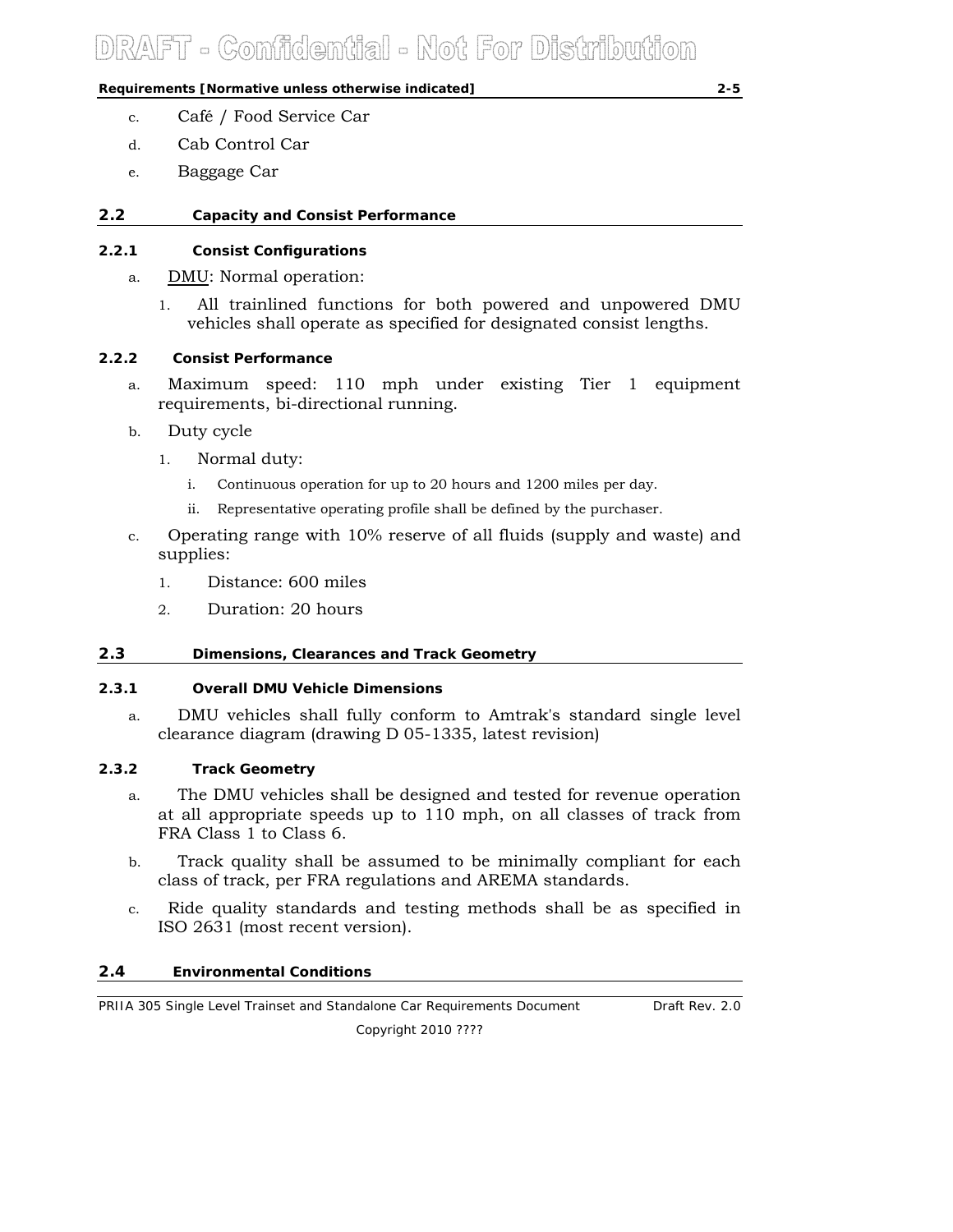### DRAFT - Comfidential - Not For Distribution

*Requirements [Normative unless otherwise indicated] 2-6* 

The DMU vehicles shall be designed to operate within the environmental extremes defined in Amtrak Specification 963 (most recent version). All systems must function normally for purchaser's specific elevation requirements which can range from 0 up to 9200 ft. above sea level.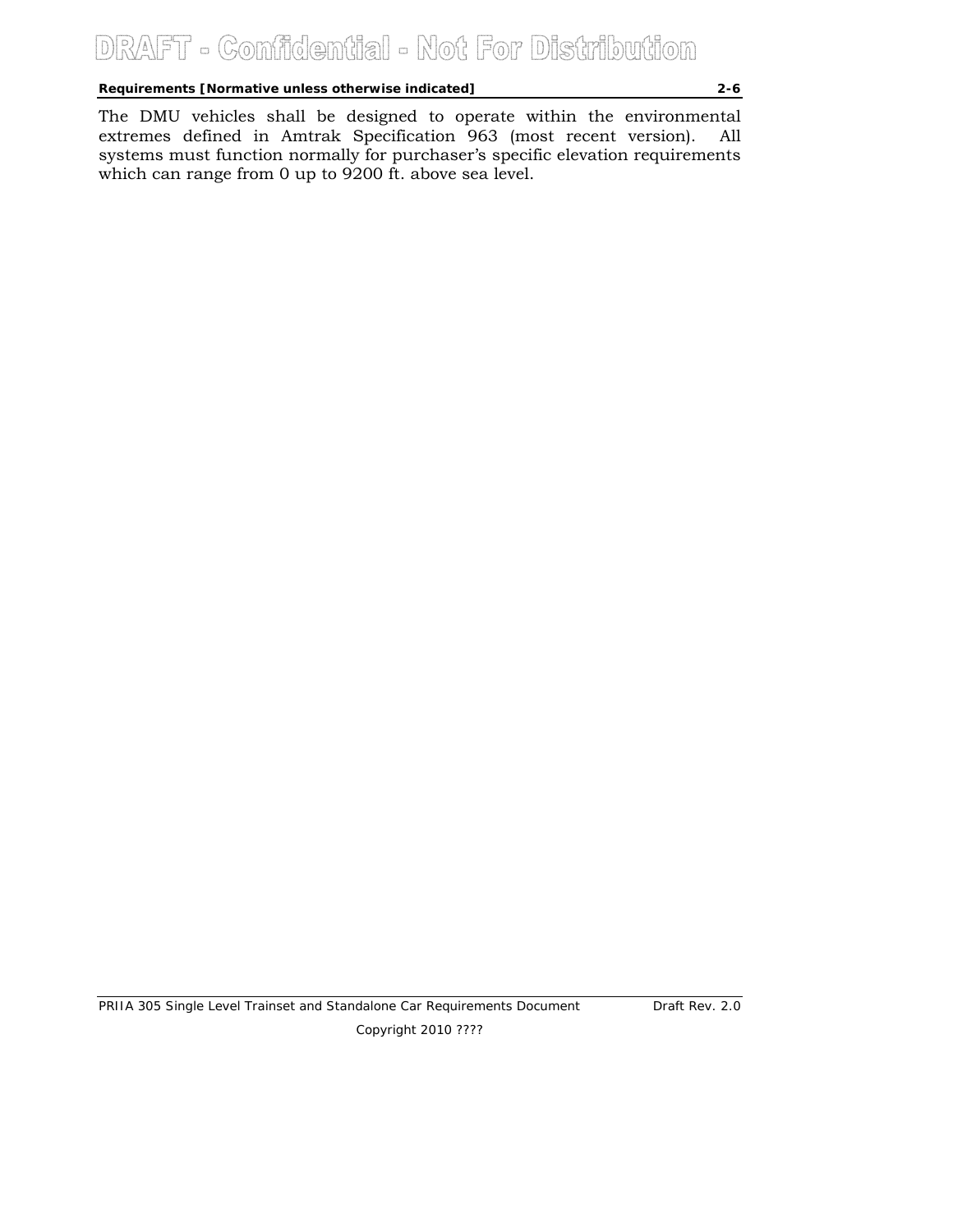#### *Requirements [Normative unless otherwise indicated] 2-7*

#### **2.5 Carbody**

a. All exterior doors, vestibules, and diaphragms be designed to prevent ingress and buildup of snow and ice.

#### **2.6 Interiors**

- a. Interiors will provide a modern attractive appearance to customers in line with Purchaser's requirements.
- b. Power outlets shall be provided at every passenger seat.
- c. Interior will comply with all ADA regulatory requirements.

#### **2.7 Electrical**

a. All DMU vehicles are equipped with MU (push – pull) control trainline jumper cable in order to be interfaced with rolling stock equipment when required.

#### **2.8 Food Service**

- a. Food service and all vestibules permit easy, safe movement and negotiation by wheel chairs.
- b. Provision, at the election of the purchaser, for vending machines (unmanned service)

#### **2.9 Water and Waste**

a. Bathrooms are well ventilated and bathroom exhaust is directed away from Passenger exterior side doors.

#### **3.0 Propulsion**

#### **Propulsion System Architecture**

- The propulsion system architecture shall be subject to approval by the Customer.
- Power will be matched to anticipated makeup of the consist and speed accounting for unpowered cars.
- There may be more than one engine working together in a powered car to provide the required traction power, HEP and redundancy.
- The total propulsion system shall meet EPA Emission requirements.
- Each propulsion unit shall operate independently. Failure or mis‐operation of one unit shall not adversely affect operation of the others.

*PRIIA 305 Single Level Trainset and Standalone Car Requirements Document Draft Rev. 2.0 Copyright 2010 ????* 

**Formatted:** Indent: Left: 0.25", Space After: 0 pt, Line spacing: single